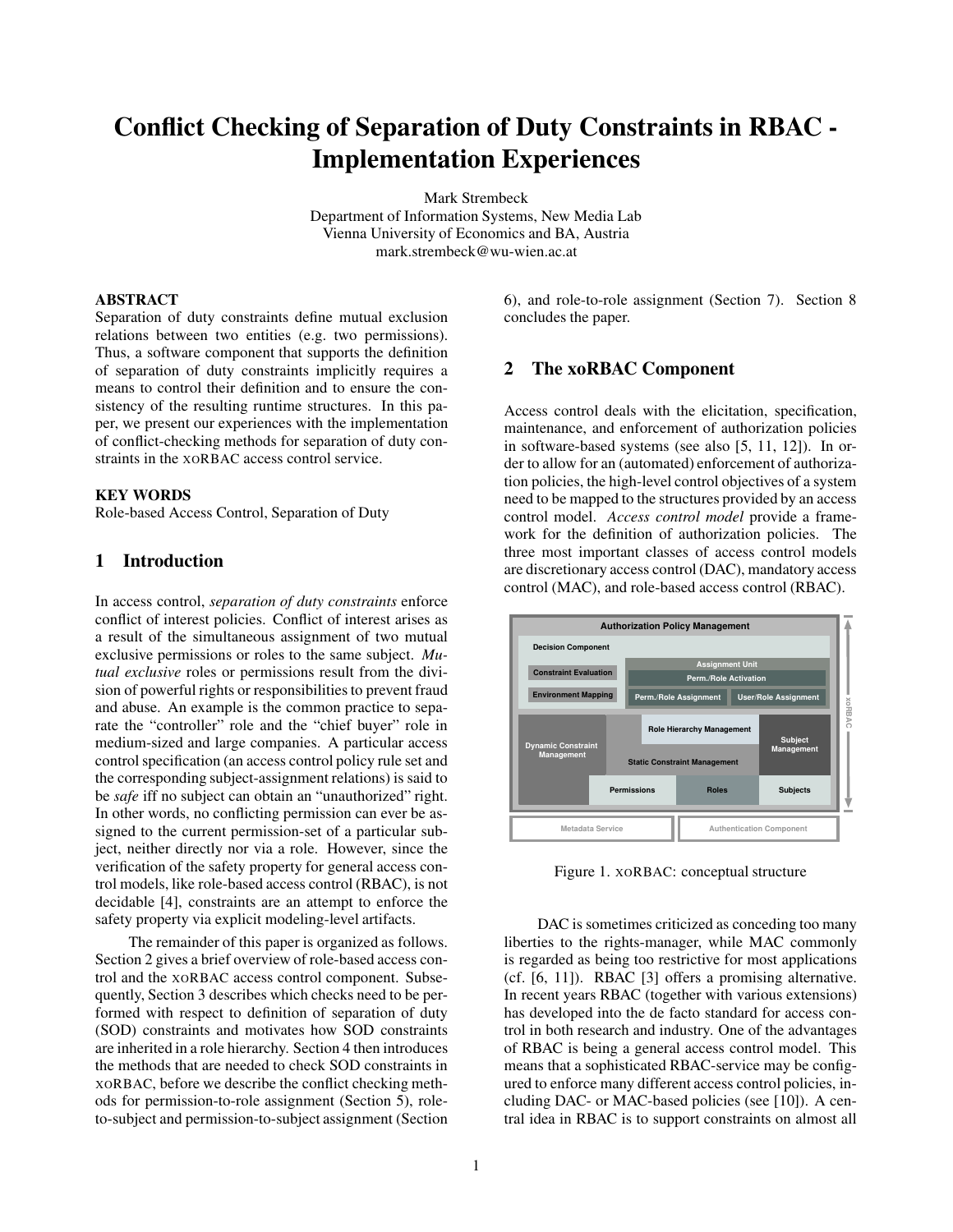

Figure 2. Required checks when defining SOD constraints

parts of an RBAC model (e.g. permissions, roles, or assignment relations) to achieve high flexibility. Static and dynamic separation of duty (see [2]) are two of the most common types of RBAC constraints (see e.g. [1]).

The XORBAC component [7, 8] provides an RBAC service that can be used on Unix and Windows systems with applications providing C or Tcl linkage. XORBAC is implemented with XOTcl [9]. While originally developed as an RBAC service, XORBAC was extended to provide a multi-policy access control system which can enforce RBAC, as well as DAC or MAC based policies including *conditional permissions* (see [8]). Figure 1 depicts the conceptual structure of XORBAC. The *Static Constraint Management* of XORBAC enables the definition of static separation of duty (SSD) constraints and cardinalities. The *Dynamic Constraint Management* allows for the definition of dynamic separation of duty constraints as well as the definition of context conditions and context constraints (see [8]).

## **3 Separation of Duty Constraints**

Mutual exclusion relations are defined via separation of duty (SOD) constraints. SOD constraints can be subdivided in static separation of duty (SSD) constraints and dynamic separation of duty (DSD) constraints:

- *Static separation of duty* constraints specify that two mutual exclusive roles (or permissions) must *never* be *assigned* to the same subject *simultaneously*.
- *Dynamic separation of duty* constraints define that two mutual exclusive roles (or permissions) must *never* be *activated* by the same subject *simultaneously*. This means that two dynamically mutual exclusive roles may be assigned to the same subject. The corresponding subject, however, is only allowed to activate at most one of its dynamically mutual exclusive roles (permissions) at the same time.

Figure 3 depicts the assignment relations between subject, roles, and permissions as they are defined in

XORBAC. Each of these relations influences, and is itself influenced by, the definition of SOD constraints. The XORBAC API offers methods to define separation of duty constraints for permissions and roles. Subsequently, we provide a detailed discussion how and when the permission-to-role assignment (PRA), the permission-tosubject assignment (PSA), the role-to-subject assignment (RSA), and the definition of a role hierarchy (role-to-role assignment, RRA) influence the definition of SOD constraints or are themselves influenced by existing (already defined) SOD constraints.



Figure 3. xoRBAC Assignment relations

Figure 2 indicates which checks need to be performed prior to establishing a new SOD constraint. Two roles (or permissions) that are assigned to the same subject cannot be defined as statically mutual exclusive, while two roles (permissions) that are concurrently activated by the same subject cannot be defined as dynamically mutual exclusive. This equally applies to roles and permissions that are directly or indirectly (via a rolehierarchy) assigned to a subject.

At any time, an XORBAC subject possesses a set of permissions that results from the set union of the permissions which are directly assigned to this subject, the permissions it receives from its directly assigned role(s), and the permissions it receives via the role hierarchy, i.e. the permissions that are assigned to the junior-roles of its directly assigned role(s). For example, the roles  $R_x$  and  $R<sub>z</sub>$  in Figure 2b) cannot be defined as mutual exclusive since both are assigned to  $Subject_i$ . Likewise, the juniorroles  $R_1$  and  $R_5$  may neither be defined as mutual exclusive since they are indirectly assigned to  $Subject_i$  via the role-hierarchy. Moreover, it is not sensible to define a role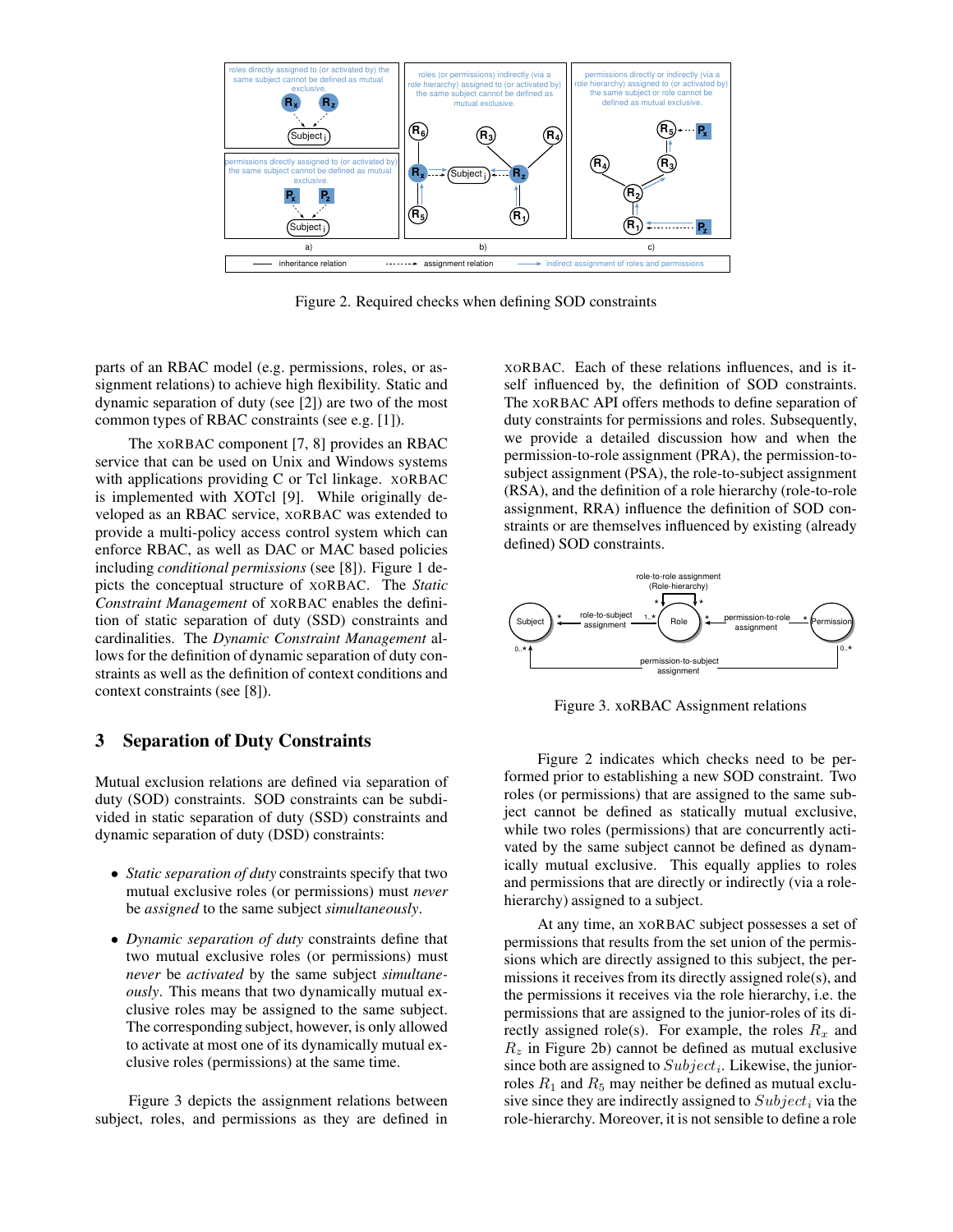

Figure 4. Inheritance/propagation of SOD constraints in role hierarchies

as mutual exclusive to one of its junior- or senior-roles (for example the roles  $R_x$  and  $R_5$  in Figure 2). Similarly, defining  $P_x$  and  $P_z$  in Figure 2c) as mutual exclusive would cause a conflict, since  $R_5$  simultaneously possesses  $P_x$  and  $P_z$ . Thus, in the presence of a role hierarchy SOD constraints are also subject to inheritance (see e.g. [3]). XORBAC allows to define SOD constraints on roles and on permissions. Both types of SOD constraints are inherited in XORBAC role-hierarchies. To avoid inconsistencies or unreasonable configurations, XORBAC performs the tests discussed above prior to setting a SODconstraint.

Figure 4 shows examples for the inheritance/propagation of SOD constraints in role-hierarchies. Throughout the remainder of this paper we use red (filled) circles (for roles) and red (filled) rectangles (for permissions) to indicate that two roles or permissions are defined as mutual exclusive. In Figure 4a), the roles  $R_x$  and  $R_z$  are mutual exclusive. This mutual exclusion constraint is inherited by the corresponding senior-roles. Therefore, the SOD constraint between  $R_x$  and  $R_z$  also prevents that a senior-role of  $R_x$  (for example  $R_m$ ) and a senior-role of  $R_z$  (for example  $R_6$ ) are simultaneously assigned to (or activated by) the same subject. In other words, if a given role  $R_x$  is defined as mutual exclusive to a role  $R_z$ , then  $R_x$  is also mutual exclusive to all senior-roles of  $R_z$  (and vice versa). This is true since a subject that is assigned to a senior-role of  $R_z$  (e.g. to role  $R_6$ ) also transitively possesses  $R_z$  (and all other junior-roles of role  $R_6$ ). Thus, two roles may be mutual exclusive because two of their junior-roles are mutual exclusive, like  $R_m$  and  $R_6$  in Figure 4a) for example.

Similar to SOD constraints on roles, SOD constraints on permissions are inherited within a rolehierarchy. In Figure 4 b) the permissions  $P_x$  and  $P_z$  are defined as mutual exclusive. Thus,  $R_i$  and  $R_3$  (and all respective senior-roles) inherit this mutual exclusion constraint. In other words,  $R_i$  and  $R_3$  are mutual exclusive because they own mutual exclusive permissions. Therefore, neither  $R_i$  and  $R_3$  nor two of the corresponding senior-roles can be simultaneously assigned to the same subject. If, however,  $P_x$  or  $P_z$  are revoked from  $R_i$  resp.  $R<sub>3</sub>$ , the mutual exclusion constraint between these roles is automatically erased at the same time.

## **4 Checking of SOD Constraints**

Figure 5 shows four methods that are applied to check SOD constraints for roles. The isMutualExclusive method of the Role class expects a mandatory parameter role and checks if the Role object which is calling this method is mutual exclusive to the Role object identified through role. In particular, the isMutualExclusive method calls two other methods to check the current definitions of SSD and DSD constraints. In the following, we especially show and describe source code examples for SSD constraints. This is sufficient since the source code for SSD and DSD constraints is nearly identical. The only difference is that, due to their static nature, SSD constraints must hold for all sessions simultaneously, while DSD constraints only apply to the roles and permissions activated in one particular session.

```
Role instproc isMutualExclusive {role} {
 if {[[self] isStaticallyMutualExclusive $role]} {return 1}
   if {[[self] isDynamicallyMutualExclusive $role]} {return 1}
   return 0
}
Role instproc isStaticallyMutualExclusive {role} {
 if {[[self] hasSSDRoleConstraintTo $role]} {return 1}
 if {[[self] hasSSDPermConstraintTo $role]} {return 1}
   return 0
}
Role instproc hasSSDPermConstraintTo {role} {
  foreach p [my getAllPerms]
    foreach op [$role getAllPerms] {
        if {[$p isStaticallyMutualExclusive $op]} {return 1}
     }
 }
 return 0
}
Role instproc hasSSDRoleConstraintTo {role} {
 set mutlExclRoles [my getSSDRoleConstraints]
 if {$mutlExclRoles != ""} {
     if {[lsearch -exact $mutlExclRoles $role] != -1} {return 1}
 }
 return 0
}
```
#### Figure 5. Checking of SOD constraints in xoRBAC

The isStaticallyMutualExclusive method receives a parameter role and checks if the Role object calling the method has an SSD role constraint or an SSD permission constraint to the Role object identified through the role parameter (see Figure 5). In particular, the hasSSDPermConstraintTo method first fetches a list of all permissions assigned to the calling Role ob-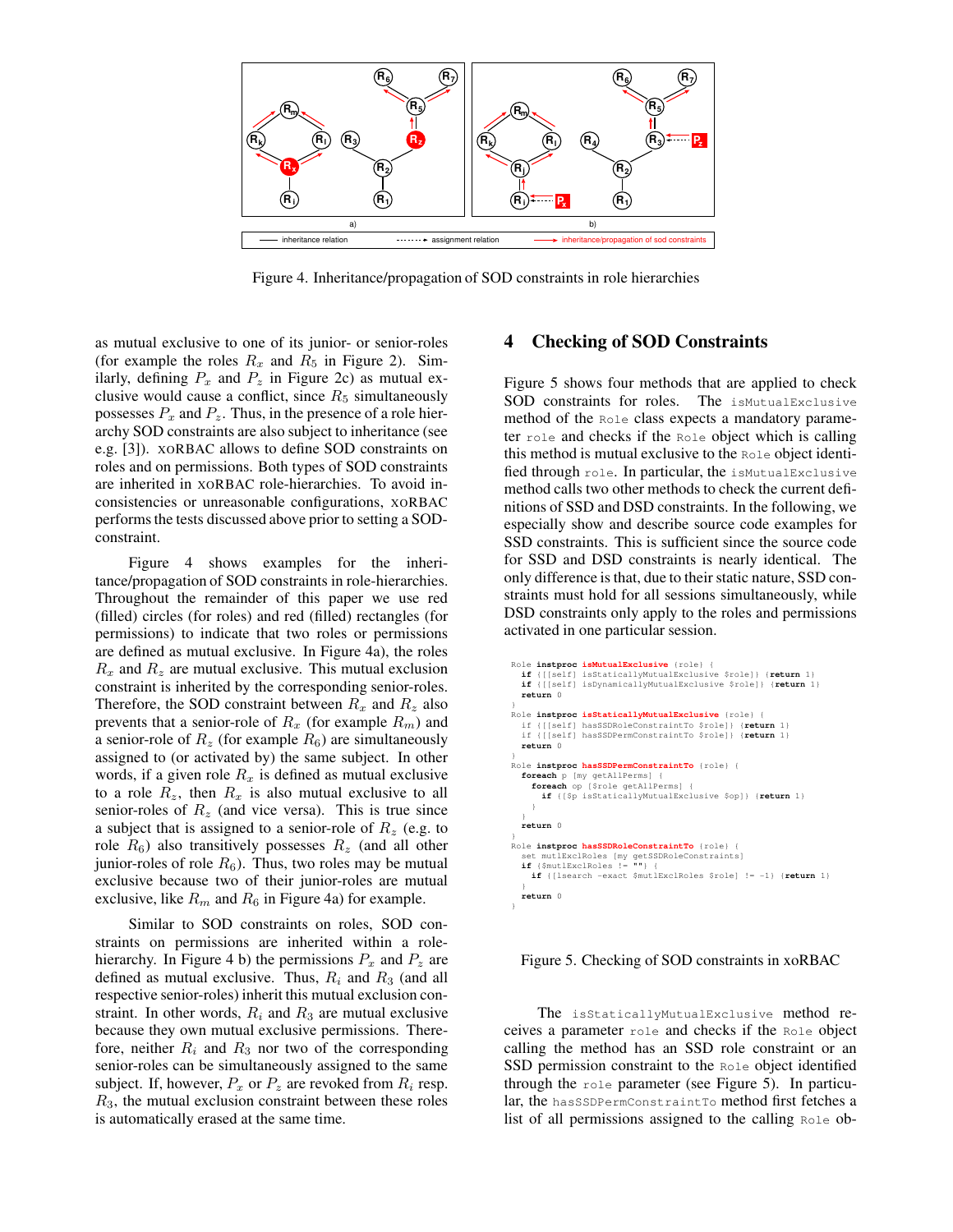

Figure 6. Example conflicts in PRA

ject (call of [my getAllPerms]) and to the Role object identified through the role parameter (call of [\$role getAllPerms]). Subsequently, it checks if a permission in the first list is statically mutual exclusive to a permission in the second list. The hasSSDRoleConstraintTo method performs a similar check for mutual exclusive roles (cf. Figure 5).



Figure 7. The getSSDRoleConstraints method

The getSSDRoleConstraints method returns a list of all Role objects that are statically mutual exclusive to the calling Role object (see Figure 7). This list consists of all direct, inherited, and transitive SSD constraints. Directly mutual exclusive roles are stored in the ssdconstraints instance variable of a role object and can be fetched via the getDirectSSDRoleConstraints method. The getTransitiveSSDRoleConstraints method returns the senior-roles of all directly mutual exclusive roles. With respect to the example in Figure 4a), a method call of  $R_x$  getTransitiveSSDRoleConstraints would result in a list consisting of  $R_5$ ,  $R_6$ , and  $R_7$ . The getInheritedSSDRoleConstraints method calls the getSSDRoleConstraints method for all junior roles and returns a list of all inherited SSD role constraints. With respect to Figure 4a), the call of  $R_7$ getInheritedSSDRoleConstraints would result in a list consisting of  $R_k$ ,  $R_l$ ,  $R_m$ , and  $R_x$ .

## **5 SOD Constraint Checking in PRA**

Figure 6 shows two typical examples for conflicts arising in permission-to-role assignment (PRA). Figure 6a) sketches a situation where a new permission  $P_n$  should be assigned to role  $R_1$ . However, since  $P_x$  is mutual exclusive to  $P_n$  this assignment operation cannot be permitted. Otherwise  $R_3$  would acquire both permissions  $P_x$  and  $P_n$ , causing a model inconsistency. Thus, the conflict checking method for PRA relations has to deny the respective assignment operation. Figure 6b) depicts a more complex situation where  $Subject_i$  owns role  $R_4$ and permission  $P_x$ , while a new permission  $P_n$  should be assigned to  $R_1$ . Similar to the example in Figure 6a) the conflict checking method for PRA relations must deny the respective assignment relation. Otherwise  $Subject_i$ would acquire both permissions  $P_x$  and  $P_n$  (via the role hierarchy), causing a model inconsistency. Figure 8 shows the PRA conflict checking method of XORBAC.

```
RightsManager instproc sodPermConstraintAllowPRA {perm role} {<br># first: check if one or more of the permissions that are<br># (directly or through inheritance) assigned to $role are
 # mutual exclusive to $perm
 foreach rp [$role getAllPerms] {
      if {[$perm isMutualExclusive $rp]} {return 0}
 }
      now: check if one of the senior-roles of $role already owns
 # a permission that is mutual exclusive to $perm. In this case 
 # the assignment of $perm to $role must be denied - otherwise 
 # the corresponding senior-role would acquire two mutual 
     exclusive permissions
 foreach sr [$role getAllSeniorRoles] {
 foreach srp [$sr getAllPerms] {
          if {[$perm isMutualExclusive $srp]} {return 0}
\qquad \qquad \} }
    # finally: check if one or more of the subjects currently 
 # owning $role do already own a permission that is mutual 
 # exclusive to $perm. 
 set roleowners [[self] getAllSubjectsOwningRole [$role name]]
 foreach subject $roleowners {
 foreach p [$subject getAllPerms] {
         if {[$p isMutualExclusive $perm]} {return 0}
\qquad \qquad \} }
 # if we get here permission-to-role assignment for $perm
 # and $role is allowable
    return 1
}
```
Figure 8. The PRA conflict checking method

The sodPermConstraintAllowPRA method receives two mandatory parameters perm and role, identifying a Permission object and a Role object respectively (see Figure 8). First, the method checks if a permission assigned to role is mutual exclusive to perm. If no mu-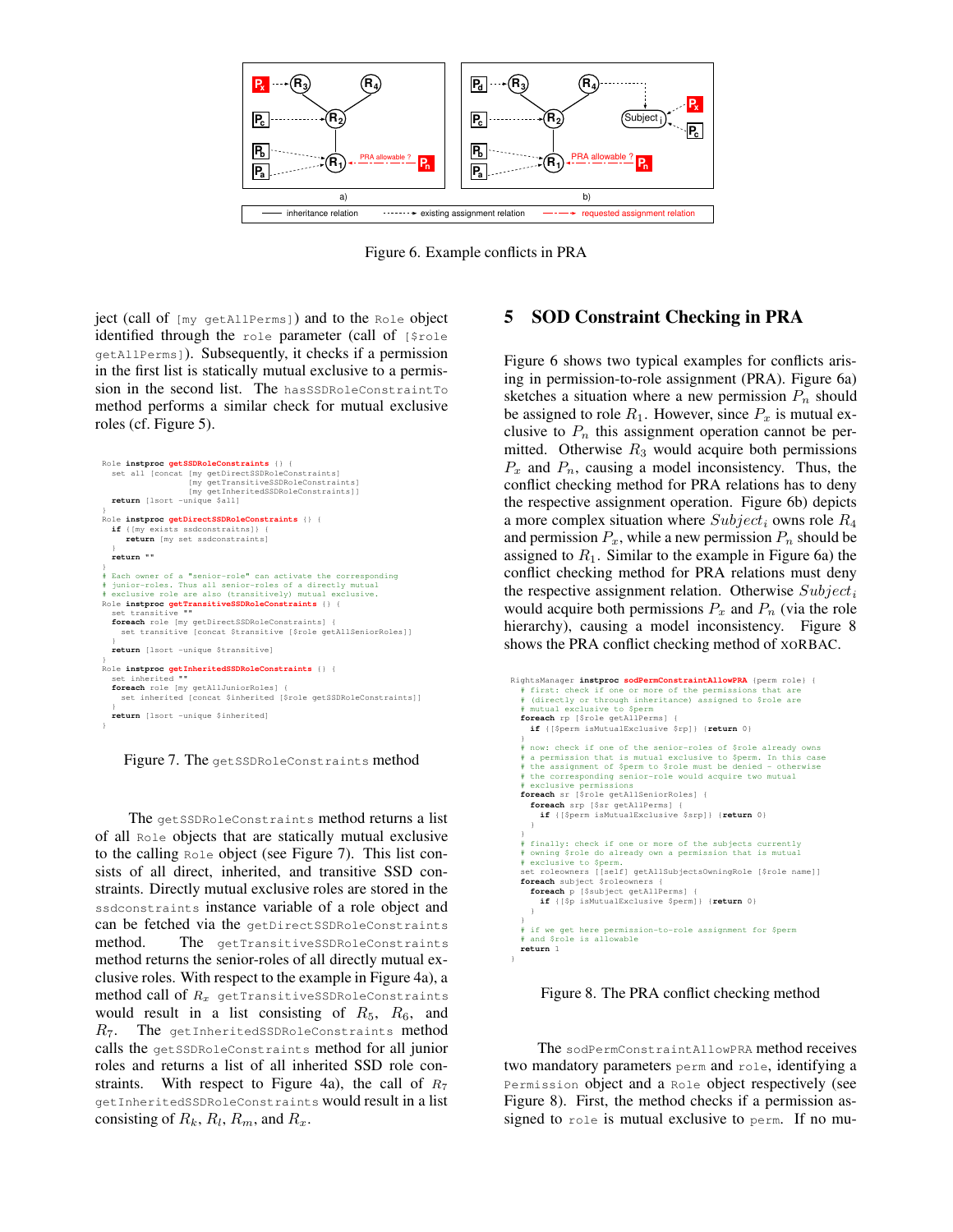

Figure 9. Example conflicts in PSA and RSA

tual exclusion is found, it checks if a senior-role of role owns a permission which is mutual exclusive to perm. Finally, the sodPermConstraintAllowPRA method checks if a subject owning role does also possess a permission being mutual exclusive to perm. In case none of these checks discovers a conflict, it is allowed to assign perm to role (with respect to the separation of duty constraints being in effect in that very moment).

## **6 SOD Checking in RSA and PSA**

Figure 9 shows typical conflicts arising in permission-tosubject assignment (PSA) and role-to-subject assignment (RSA). In Figure 9a), the permissions  $P_x$  and  $P_n$  are mutual exclusive, and  $Subject_i$  owns role  $R_4$ . Starting from this position, the new permission  $P_n$  should be directly assigned to  $Subject_i$ . However, this assignment operation must be denied by the respective conflict checking method. Otherwise  $Subject_i$  would acquire both permissions  $P_x$  and  $P_n$ , causing a model inconsistency. Figure 9b) depicts a similar situation with two mutual exclusive roles  $R_x$  and  $R_n$  whereby the new role  $R_n$  should be assigned to  $Subject_i$ . This assignment operation must also be denied to prevent  $Subject_i$  from obtaining both mutual exclusive roles  $R_n$  and  $R_x$ 

```
RightsManager instproc sodPermConstraintAllowPSA {perm subject} {
 foreach sp [$subject getAllPerms] {
     if {[$sp isMutualExclusive $perm]} {return 0}
 }
   return 1
}
```
Figure 10. The PSA conflict checking method

The PSA conflict checking method of XORBAC (see Figure 10) receives two parameters perm and subject and checks if one of the permissions assigned to subject (directly or via roles) is mutual exclusive to perm. Figure 11 shows the sodConstraintAllowRSA method. This method first checks if one of the roles currently assigned to subject is mutual exclusive to role. If no mutual exclusion is found, it checks if one of the permissions that are directly assigned to subject is mutual exclusive to a permission the subject would acquire via the Role object identified through the role parameter.

```
RightsManager instproc sodConstraintsAllowRSA {role subject} {
 # first: check if a role assigned to $subject (directly 
 # or via a role hierarchy) is mutual exclusive to $role
 foreach cr [$subject getAllRoles] {
      if {[$cr isMutualExclusive $role]} {return 0}
 } 
 # now: check if one of the permissions that are directly 
 # assigned to $subject are mutual exclusive to one of the 
 # permissions assigned to $role. 
 set directperms [$subject getAllDirectlyAssignedPerms]
 set newperms [$role getAllPerms]
 if {($directperms != "") && ($newperms != "")} {
      foreach dp $directperms {
 foreach np $newperms {
 if {[$dp isMutualExclusive $np]} {return 0}
          }
 }
 }
    # if we get here role-to-subject assignment of $role to
      $subject is allowable
   return 1
}
```
Figure 11. The RSA conflict checking method

# **7 SOD constraint checking in RRA**

The specification of a role hierarchy, resp. role-to-role assignment (RRA), influences and is influenced by each of the aforementioned assignment relations. Thus, RRA is the most complex operation with respect to SOD conflict checking. When establishing inheritance relations between two or more roles, SOD conflicts could result from joining together mutual exclusive permissions or roles - which may, again, happen in multiple different ways. Thus, on the source code level, the RRA conflict checking method of XORBAC sequentially calls the conflict checking methods discussed in the preceding sections.

Figure 12 shows typical conflicts arising in RRA. The following examples do not distinguish between SSD role constraints and SSD permission constraints since their respective effects on role-to-role assignment relations are quite similar. Figure 12a) depicts two independent role hierarchies, and  $R_x$  and  $R_z$  are mutual exclusive. Now, a new role  $R_n$  should unite (parts of) these two role hierarchies. The conflict checking method has to decide if the definition of a common senior-role for  $R_3$ and  $R_6$  is acceptable. In Figure 12a) the definition of a common senior-role cannot be allowed. Otherwise  $R_n$ (resp. an owner of  $R_n$ ) would join two mutual exclusive roles,  $R_x$  and  $R_z$ . In Figure 12b) two role hierarchies exist, each containing one of two mutual exclusive roles  $R_x$  and  $R_z$ . Role  $R_n$  is a junior-role of  $R_z$ , and  $R_3$  is a